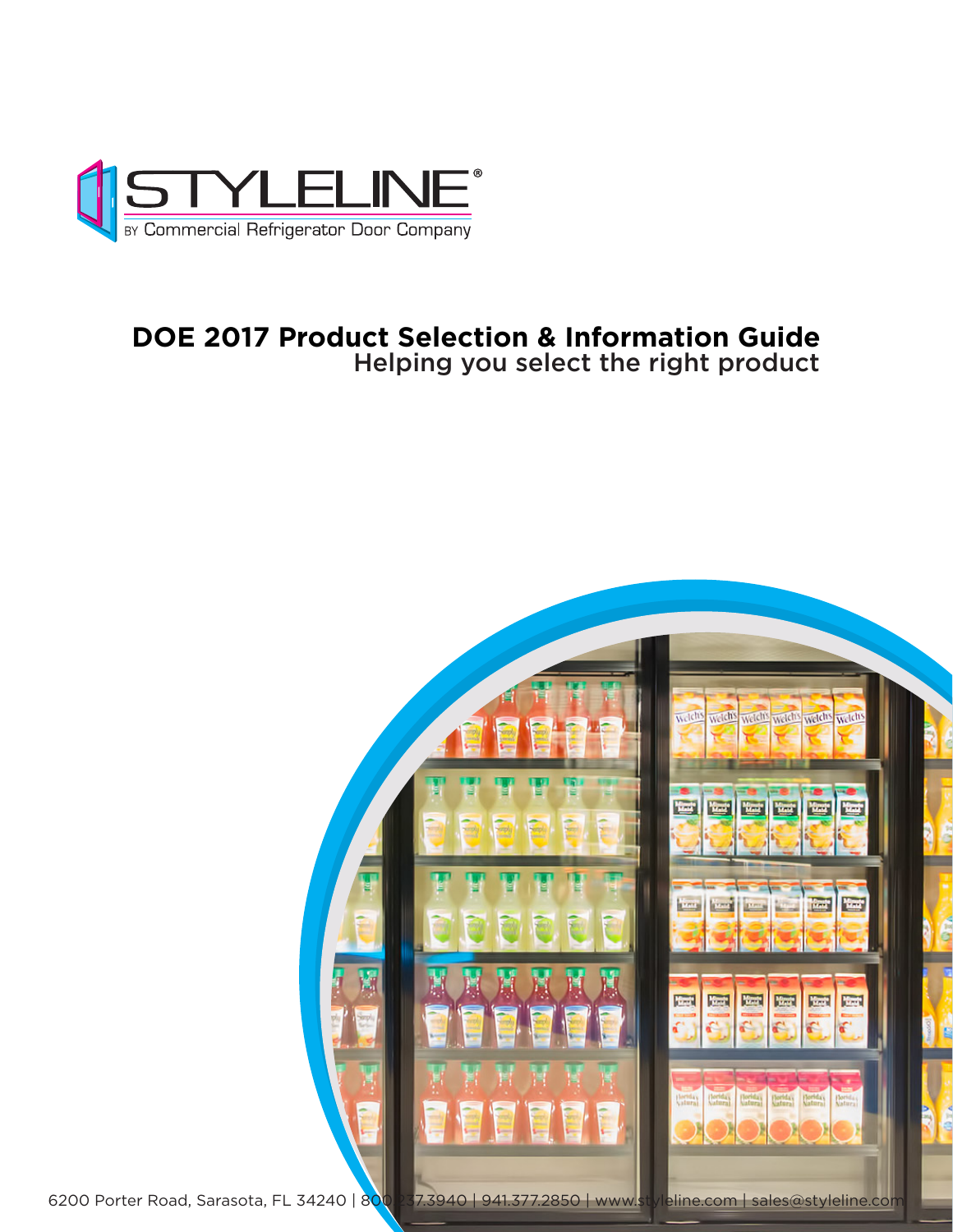

## **DOE 2017 Product Selection & Information Guide**

Helping you select the right product



6200 Porter Road, Sarasota, FL 34240 | 800.237.3940 | 941.377.2850 | www.styleline.com | sales@styleline.com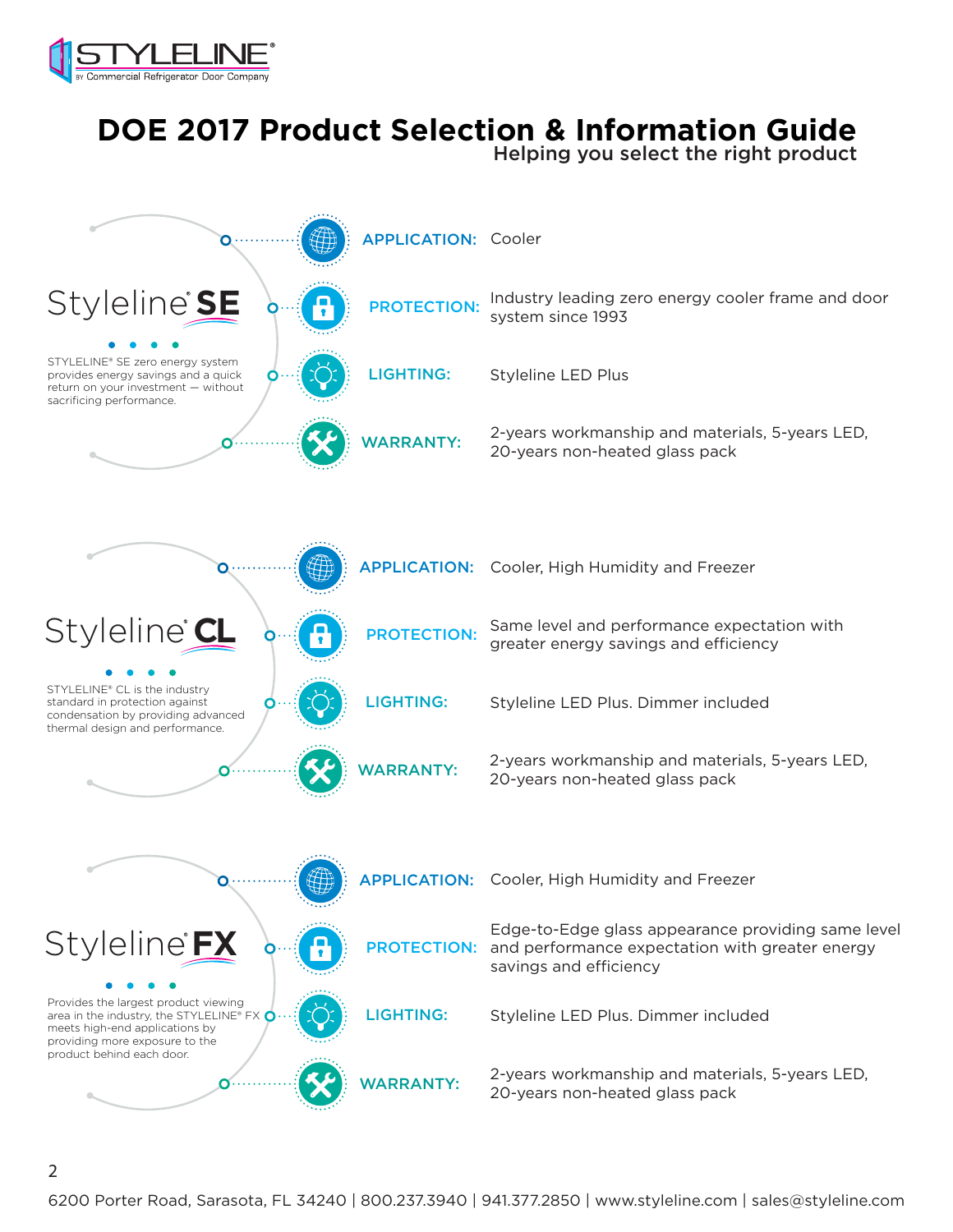

## **DOE 2017 Product Selection & Information Guide**

Helping you select the right product



6200 Porter Road, Sarasota, FL 34240 | 800.237.3940 | 941.377.2850 | www.styleline.com | sales@styleline.com